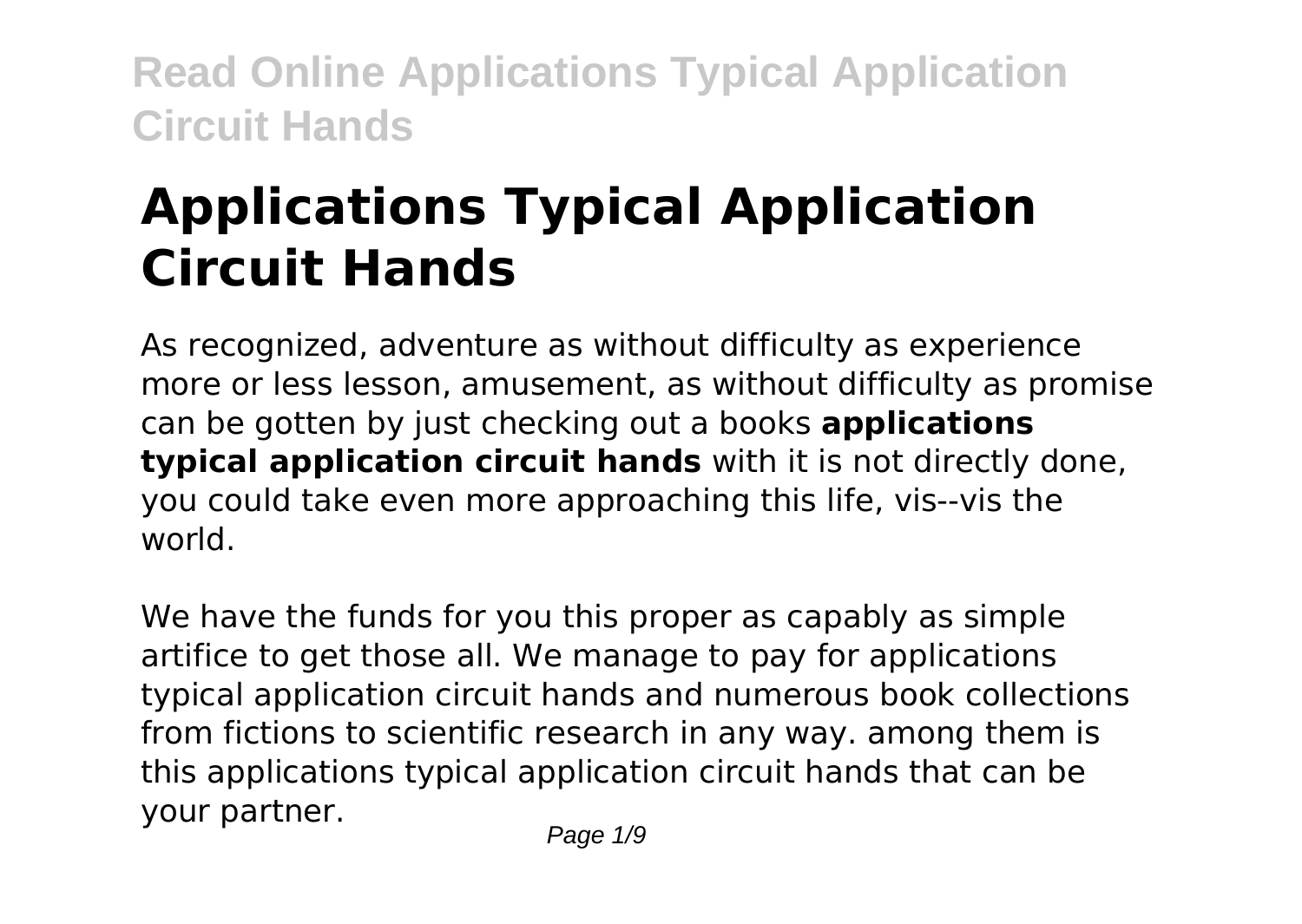We provide a range of services to the book industry internationally, aiding the discovery and purchase, distribution and sales measurement of books.

### **Applications Typical Application Circuit Hands**

The circuit depicted in the above figure is an example of the mixed integrated circuit which is a photograph of the 8 to 18 GHz self-healing radar receiver. Mixed Integrated Circuits This mixed-signal Systems-on-a-chip is a result of advances in the integration technology, which enabled to the integration of digital, multiple analogs, and RF ...

### **Types of Integrated Circuits : Packages and Their Applications**

Dynamic Host Configuration Protocol (DHCP) The dynamic host configuration protocol (DHCP) is the application responsible for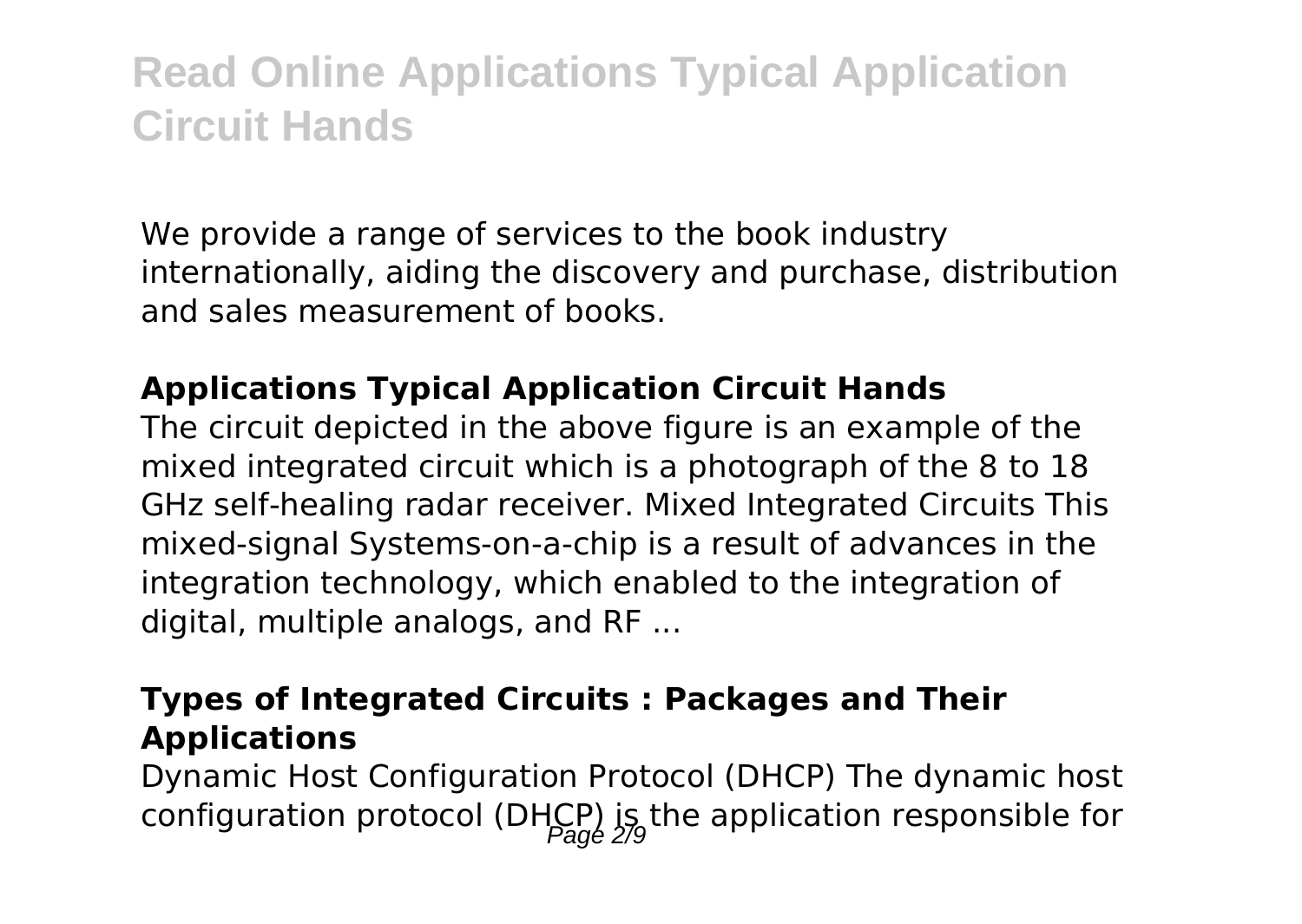requesting and offering IP addresses.A DHCP client automatically requests an IP address from a DHCP server when a network is detected. A DHCP server typically runs in a router and offers IP addresses to DHCP clients.

#### **Common TCP/IP Applications - Developer Help**

Application Performance testing validates various factors and checks applications to ensure and maintain their reliability and scalability. Whether your application is an E-commerce website or a mobile app or any other system, it should be well tested to show effective performance characteristics. Hence, it is an important factor for all ...

### **What is Performance Testing – A Complete Guide | TX**

An integrated circuit or monolithic integrated circuit (also referred to as an IC, a chip, or a microchip) is a set of electronic circuits on one small flat piece (or "chip") of semiconductor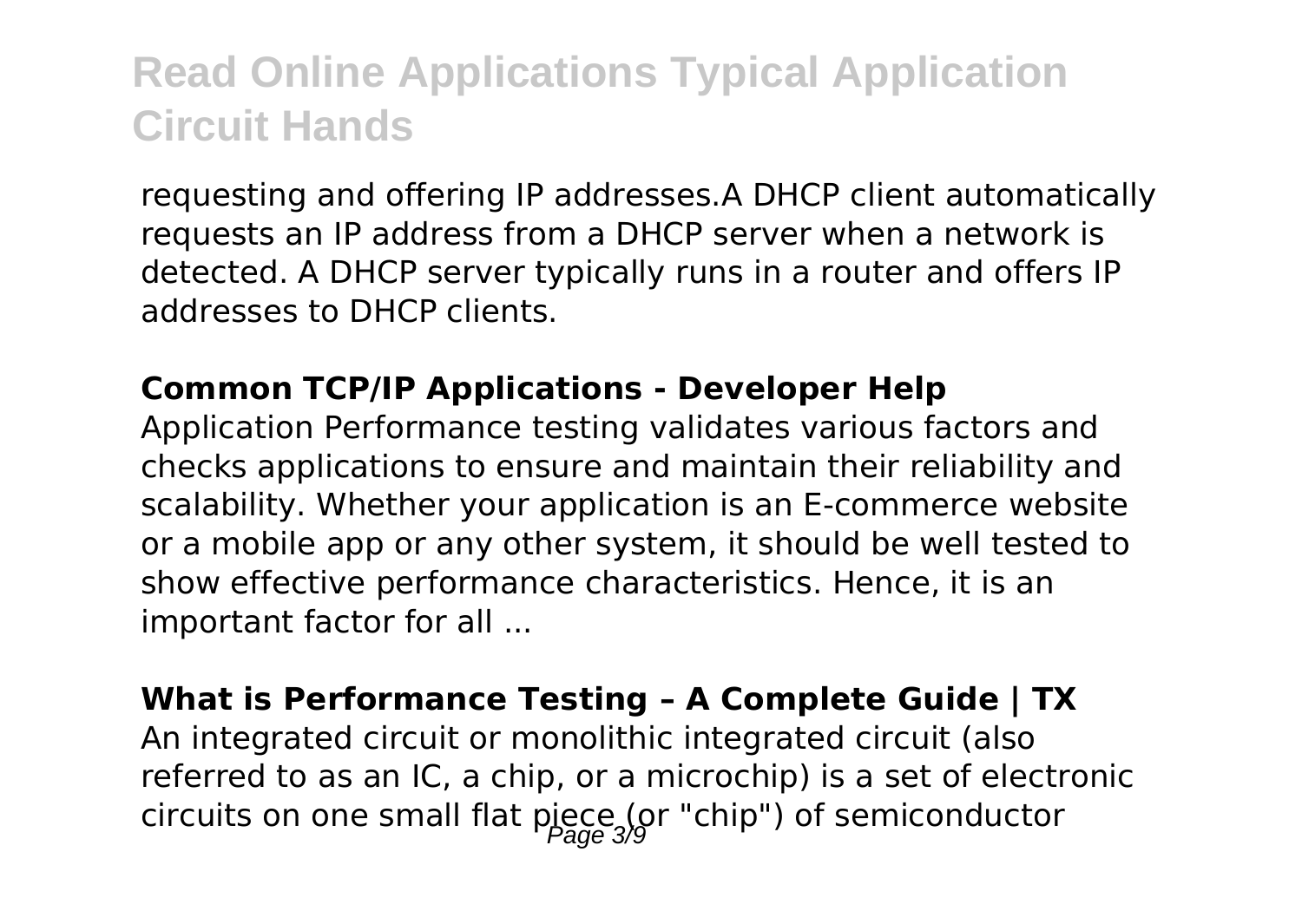material, usually silicon. Large numbers of tiny MOSFETs (metal–oxide–semiconductor field-effect transistors) integrate into a small chip.This results in circuits that are orders of magnitude smaller ...

### **Integrated circuit - Wikipedia**

challenge for application on unconventional and unstructured surfaces, nevertheless, flexibility and compliance are needed due to the wide range of potential applications in electronic skin, soft robotics, and implantable/wearable devices in the modern era.[28–32] As a result, several active, soft, flexible, and stretchable

#### **Soft Actuators for Soft Robotic Applications: A Review**

Fact 2: Closed Circuit. A closed circuit is one that forms a loop without any interruptions. Thus, it is the exact opposite of an open circuit. However, a complete circuit that doesn't perform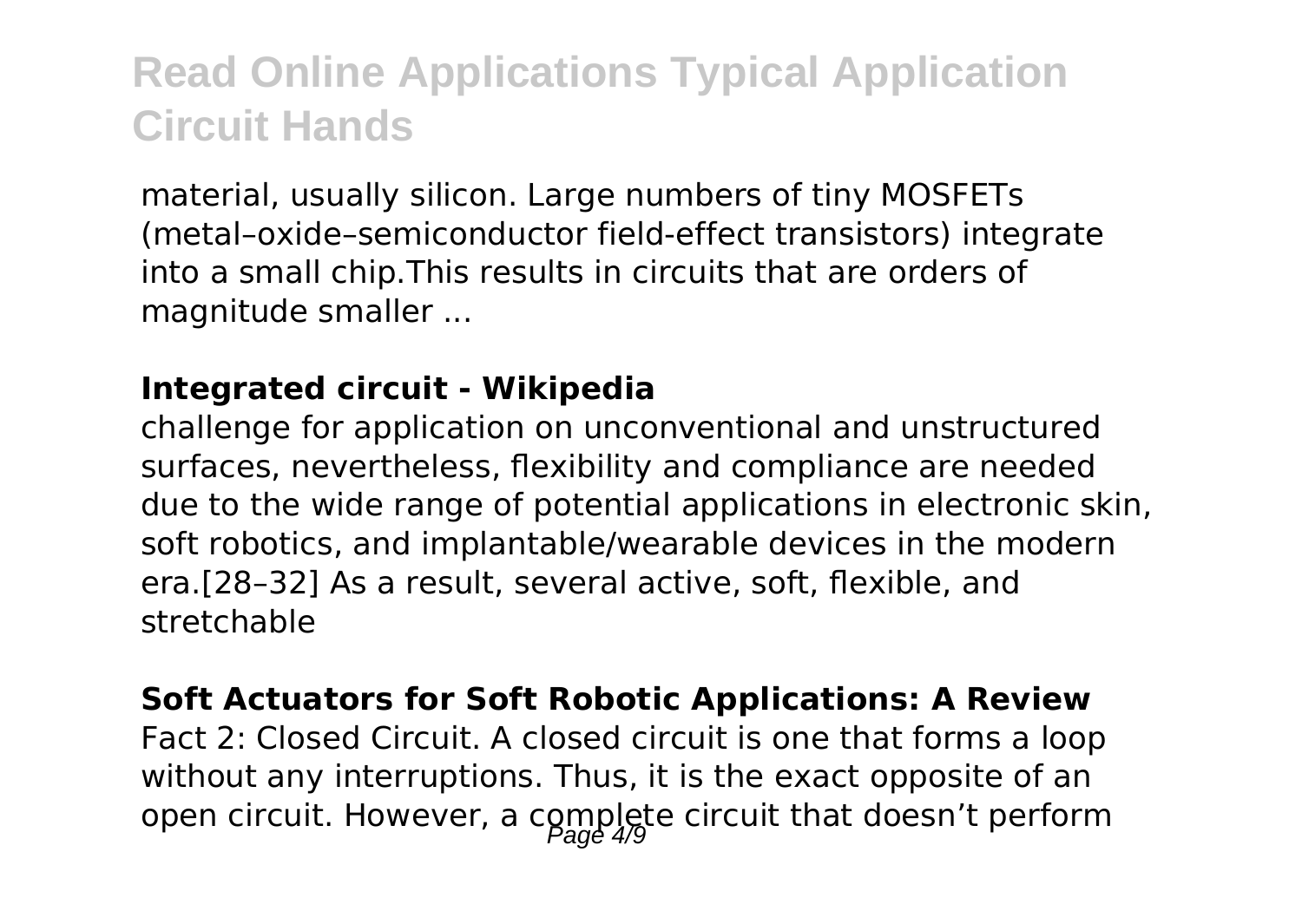any function is still a closed circuit. For example, a circuit connected to a dead battery may not perform any work, but it is still a closed circuit.

#### **How Electronic Components Work - Mide**

From large power stations to compact SMPS circuits, transformers can be found almost everywhere. Though there are many types of transformers and their exact working differs based on the application, the basic working of the Transformer remains the same. When we examine a schematic with a transformer in it, we might have noticed "dot" like symbols placed on one end of the transformer windings.

### **Understanding Dot Convention in Transformers - Circuit Digest**

A circuit breaker without enough capacity to meet its end application is useless. The rated voltage determines the highest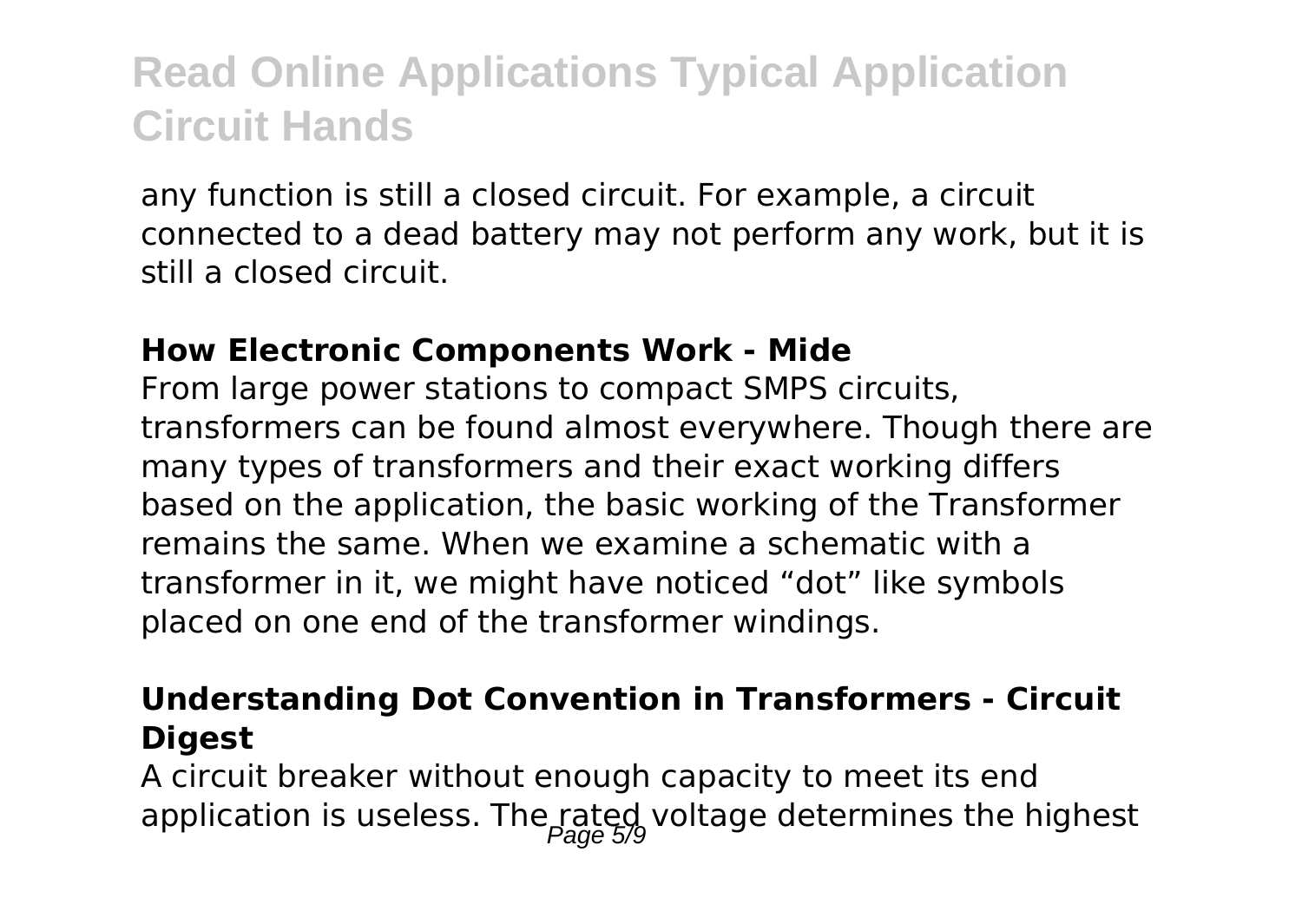voltage that applies to both the breaker and the device on the other end. It is calculated based on the distribution type and the integration of the circuit breaker in the system.

### **10 Best Circuit Breakers Reviewed & Rated in 2022 - Galvinpower**

An application programming interface (API) is a connection between computers or between computer programs.It is a type of software interface, offering a service to other pieces of software. A document or standard that describes how to build or use such a connection or interface is called an API specification.A computer system that meets this standard is said to implement or expose an API.

### **API - Wikipedia**

Its capacity of 100 amps is more than enough for most home applications. It can also be installed in both flush and surface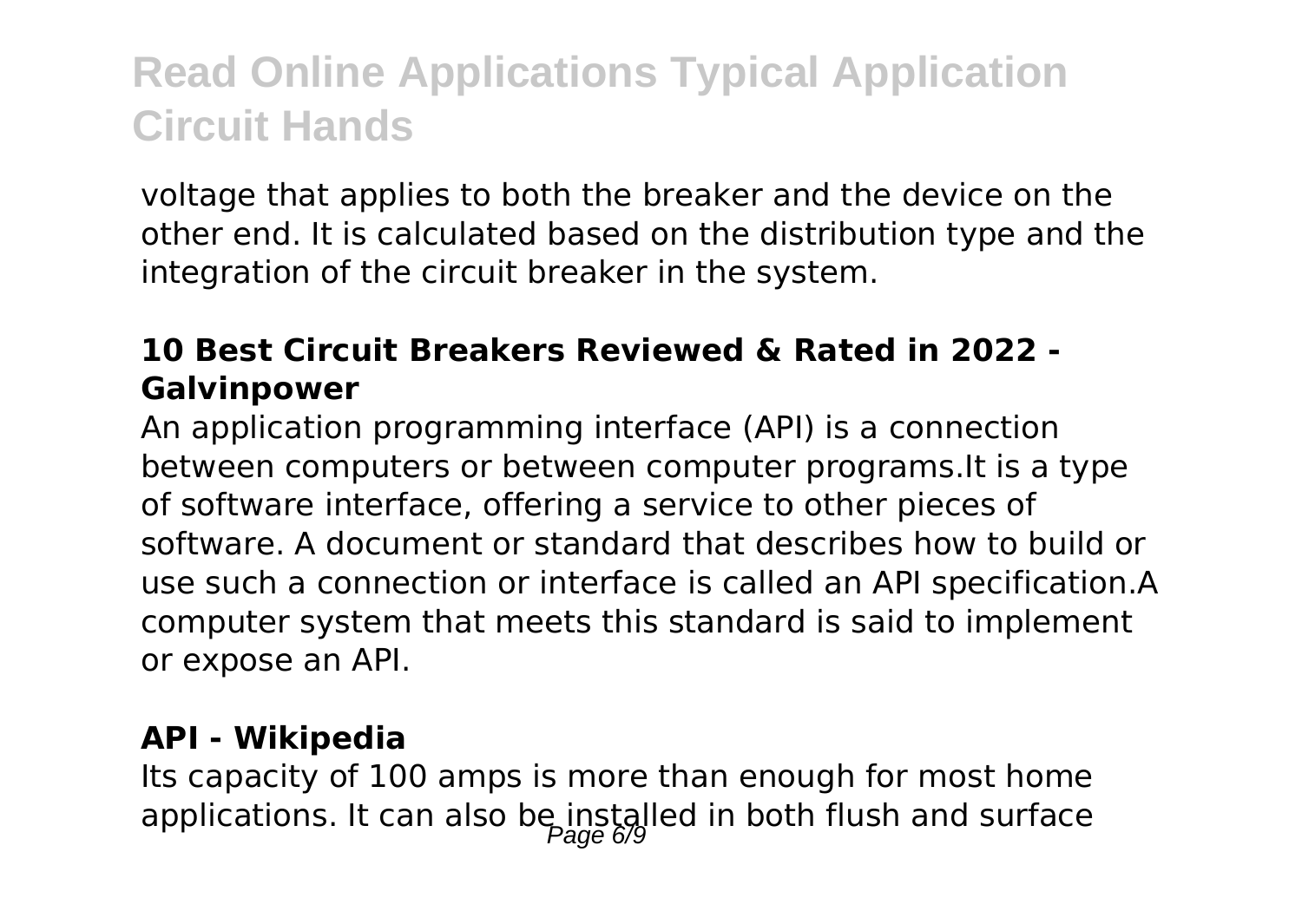mountings – allowing me the flexibility to install it the way I want. There are cutouts on both the top and bottom sections of the box to avoid awkward wiring positions, no matter how I install the panel.

### **10 Best Circuit Breaker Panels Reviewed and Rated in 2022**

Due to the advanced development of the biomedical science, the application of biomedical instruments becomes essential in daily life. Design of application specific integrated circuit for the biomedical instrument has become quite important recently. Various hardware has been implemented to develop prosthetic hands for disabled people.

#### **Techniques of EMG signal analysis: detection, processing**

**...**

Serial interfaces provide a faster interface to the ECU. Achieve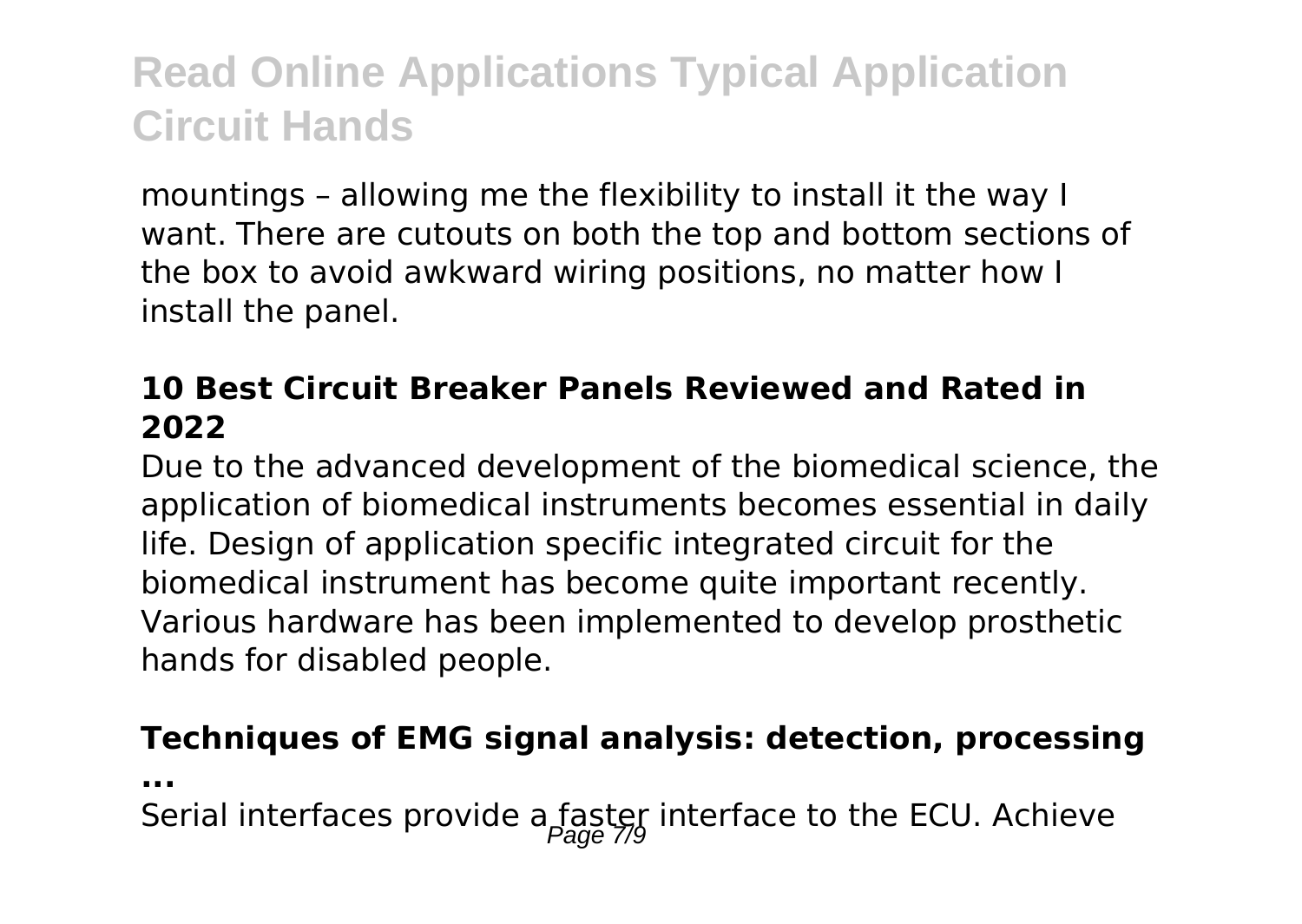typical data rates of 100 data items per 20ms using the A7 module.The compact A7 is perfect for built-in applications without a housing or for in-vehicle applications with a splashproof enclosure and a temperature rating of -40°C to 110°C. dSPACE. DCI-GSI2: X

#### **Infineon Technologies**

This is a typical day for an Explore Engineering Innovation online student: 1 hour – Independent study. Watch pre-recorded presentations or read short documents that explain new content. Each video is short and has built-in quiz questions to test your understanding. Test your knowledge with simple practice problems.

### **Explore Engineering Innovation (Online)**

In typical situations the sidetone can be attenuated aroun 20-30 dB with a well designed hybrid circuit. Another typical way to